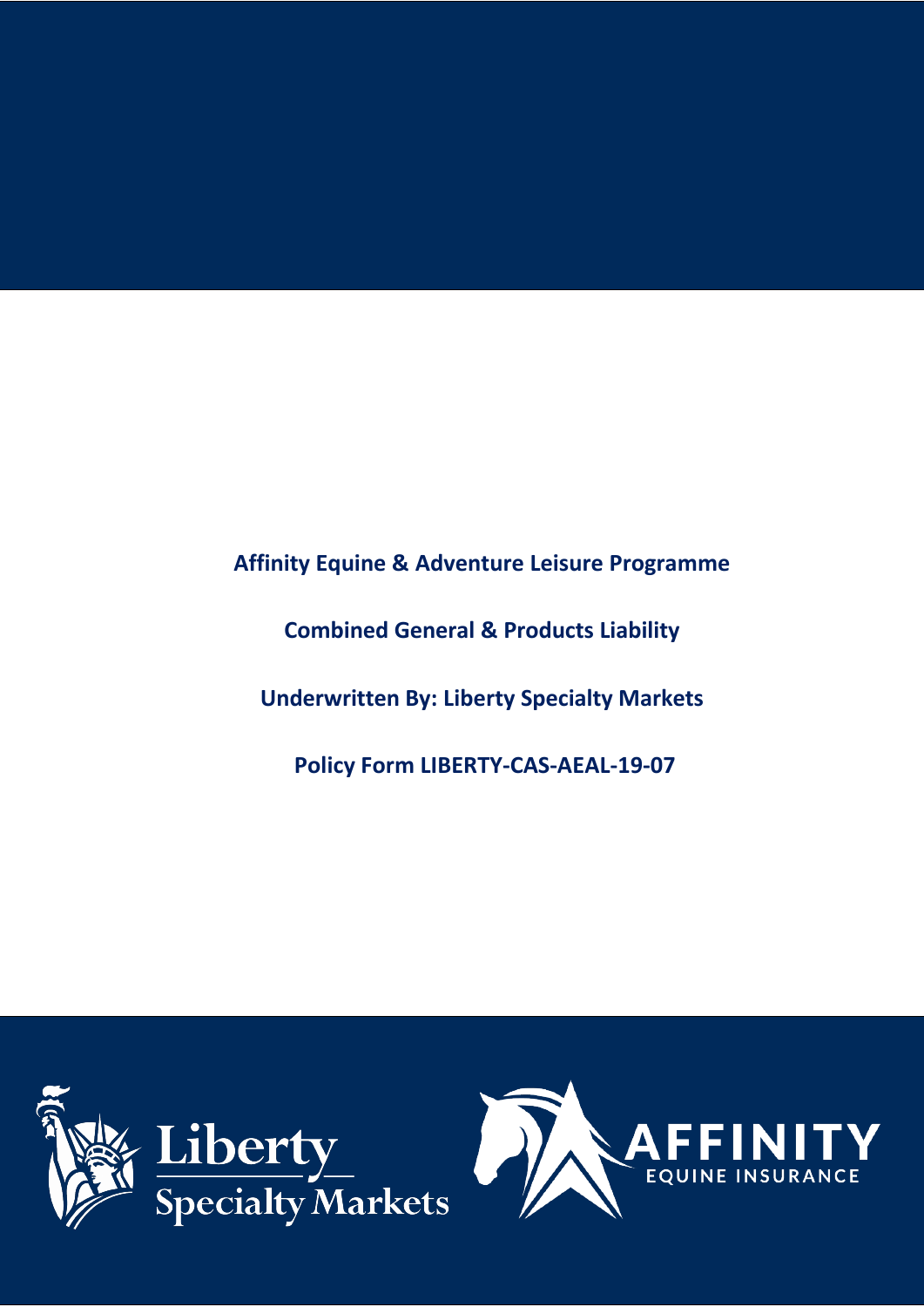



# **Table of Contents**

- 1 Insuring Clause
- Definitions
- Cross Liabilities
- Joint Insureds
- Limit of Indemnity
- Defence Costs
- Exclusions
- General Conditions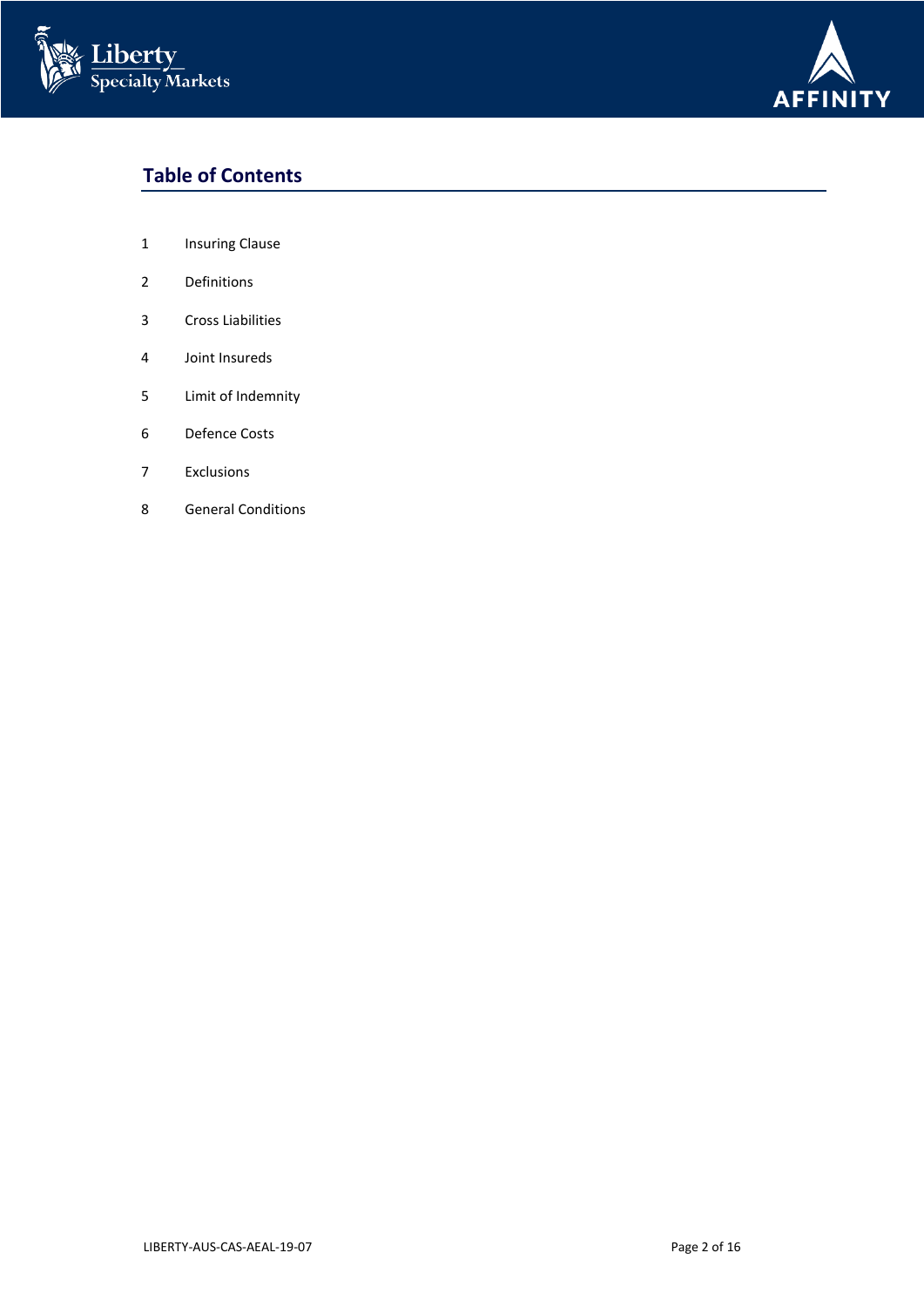



# **Affinity Equine & Adventure Leisure Programme Combined General & Products Liability Policy**

In consideration of the premium being paid by the Insured to Liberty and in reliance upon the written statements and declarations contained in the proposal or insurance broker's quotation submission, LI agrees to indemnify the Insured in accordance with the attached Schedule, Policy wording and endorsements where applicable.

#### **1 Insuring Clause**

Subject to the terms of this Policy, Liberty will pay to or on behalf of the Insured all sums which the Insured shall become legally liable to pay by way of compensation in respect of Injury and/or Damage first happening during the Period of Insurance as a result of an Occurrence in connection with the Insured's Business.

#### **2 Definitions**

- 2.1 "Asbestos" means:
	- 2.1.1 That group of natural fibrous silicate minerals that comprises Actinolite, Amosite, Anthophyllite, Chrysotile, Crocidolite and Tremolite; or
	- 2.1.2 That group of man made mineral fibres that comprises mineral wool, rockwool, glass fibre, ceramic fibres and superfine fibres,

And includes Asbestos Products and Products containing Asbestos.

- 2.2 "Damage" means:
	- 2.2.1 Physical loss, destruction of or damage to tangible property including all resulting loss of use of that property. All such loss of use shall be deemed to happen at the time of the physical damage that caused it; or
	- 2.2.2 Loss of use of tangible property that is not physically lost, damaged or destroyed provided such loss of use is caused by physical damage to other tangible property which first happened during the Period of Insurance. All such loss of use shall be deemed to happen at the time of the physical damage or destruction that caused it.
- 2.3 "Employment Practices" means any wrongful or unfair dismissal, denial of natural justice, defamation, misleading representation or advertising, unfair contracts, harassment or discrimination (sexual or otherwise) in respect of employment by the Insured.
- 2.4 "Injury" means:
	- 2.4.1 Bodily injury, death, sickness, disease, disability, shock, fright, mental anguish and mental injury;
	- 2.4.2 False arrest, wrongful detention or imprisonment, malicious prosecution;
	- 2.4.3 Wrongful entry or eviction;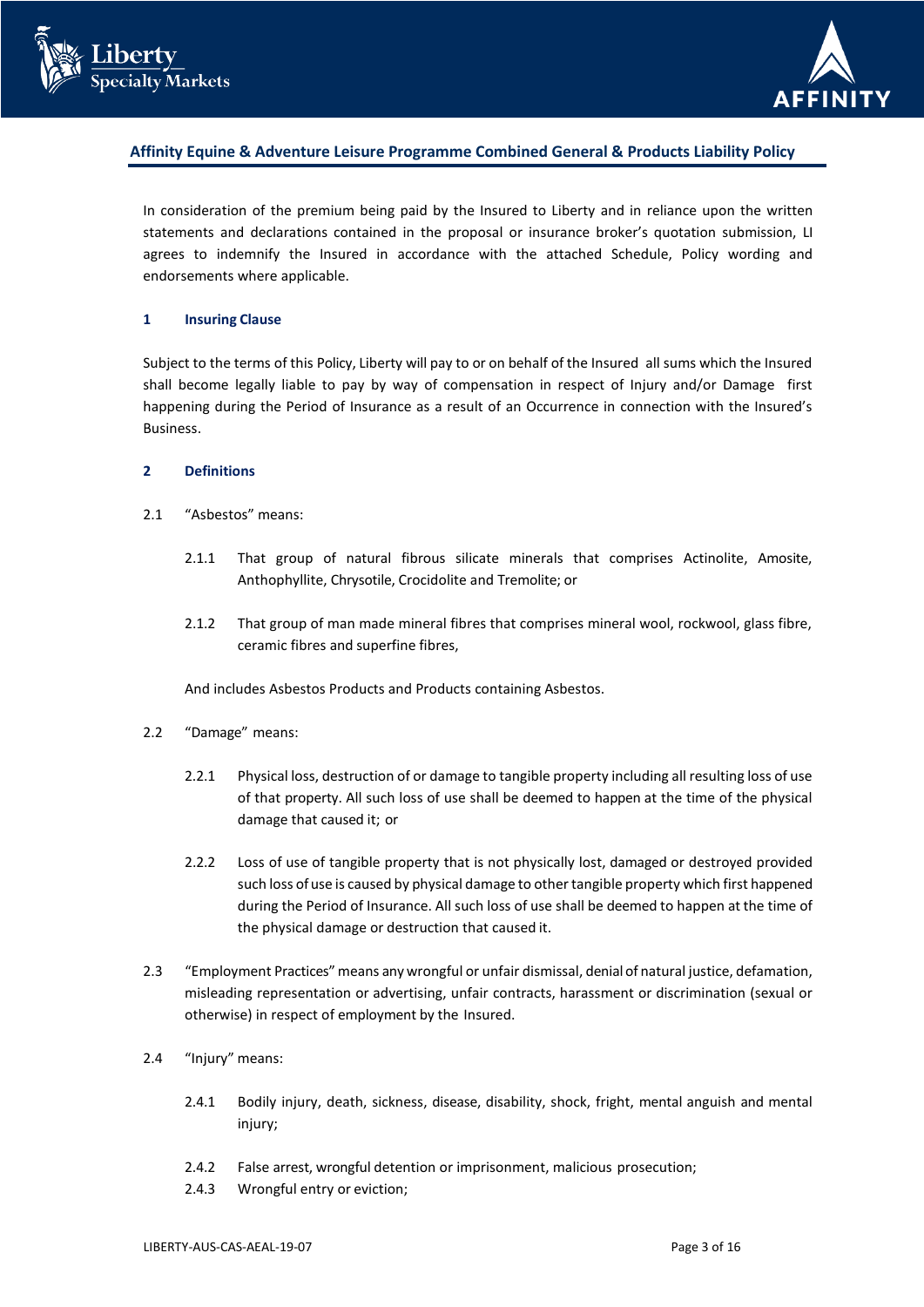



- 2.4.4 Assault and battery not committed by or at the direction of the Insured unless committed for the purpose of preventing Injury and/or Damage or eliminating danger; or
- 2.4.5 Libel, slander, defamation of character or invasion of right of privacy.
- 2.5 "Insured" wherever used in this Policy means the Insured named in the Schedule and:
	- 2.5.1 Any subsidiary company of the Insured incorporated within Australia including subsidiaries thereof;
	- 2.5.2 Any other entity incorporated within Australia, acting with the approval of the Insured, and over which the Insured assumes active management;
	- 2.5.3 Any principal, in respect of that principal's vicarious liability for the negligent acts or omissions of the Insured pursuant to Definition 2.5 and arising out of the Insured's Business, but this Policy does not extend to the liability of any principal howsoever arising out of the negligence, breach of contract or breach of duty of such principal;
	- 2.5.4 Any director, executive officer or Worker of the Insured or, where the Insured is a partnership, any partner of the Insured, but only while acting within the scope of their duties in such capacity;
	- 2.5.5 Any member, officer, committee or voluntary worker of the Insured, but only whilst acting within the scope of their duties in such capacity, including any member, officer, committee or voluntary worker of the Insured's canteen, social, sports, first aid/medical, fire fighting and employee welfare organisations in their respective capacity assuch;
	- 2.5.6 Any individual placed via a government scheme to work for the Insured, or work experience student of the Insured, but only whilst acting within the scope of their duties in such capacity, and whilst under the direction of the Insured; or
	- 2.5.7 The legal personal representative of any person entitled to indemnity under this Definition 2.5 in circumstances giving rise to indemnity under this Policy.
- 2.6 "Insured's Business" is the business shown in theSchedule.
- 2.7 "Liberty" means Liberty Mutual Insurance Company, Australia Branch (ABN 61 086 083 605) trading as Liberty Specialty Markets incorporated in Massachusetts, USA (the liability of members is limited)
- 2.8 "Limit of Indemnity" means the amount stated in the Schedule pursuant to Clause 5 of thisPolicy.
- 2.9 "Occurrence" means an event, including continuous or repeated exposure to substantially the same general conditions, which results in Injury and/or Damage neither expected nor intended from the standpoint of the Insured. All events of a series consequent on or attributable to one source or original cause shall be deemed one Occurrence.
- 2.10 "Period of Insurance" is the period shown in the Policy.
- 2.11 "Pollutants" means any solid, liquid, gaseous or thermal irritant or contaminant, including but not limited to smoke, vapour, soot, fumes, cinders, dust, odours, noise, acids, alkalis, chemicals or waste.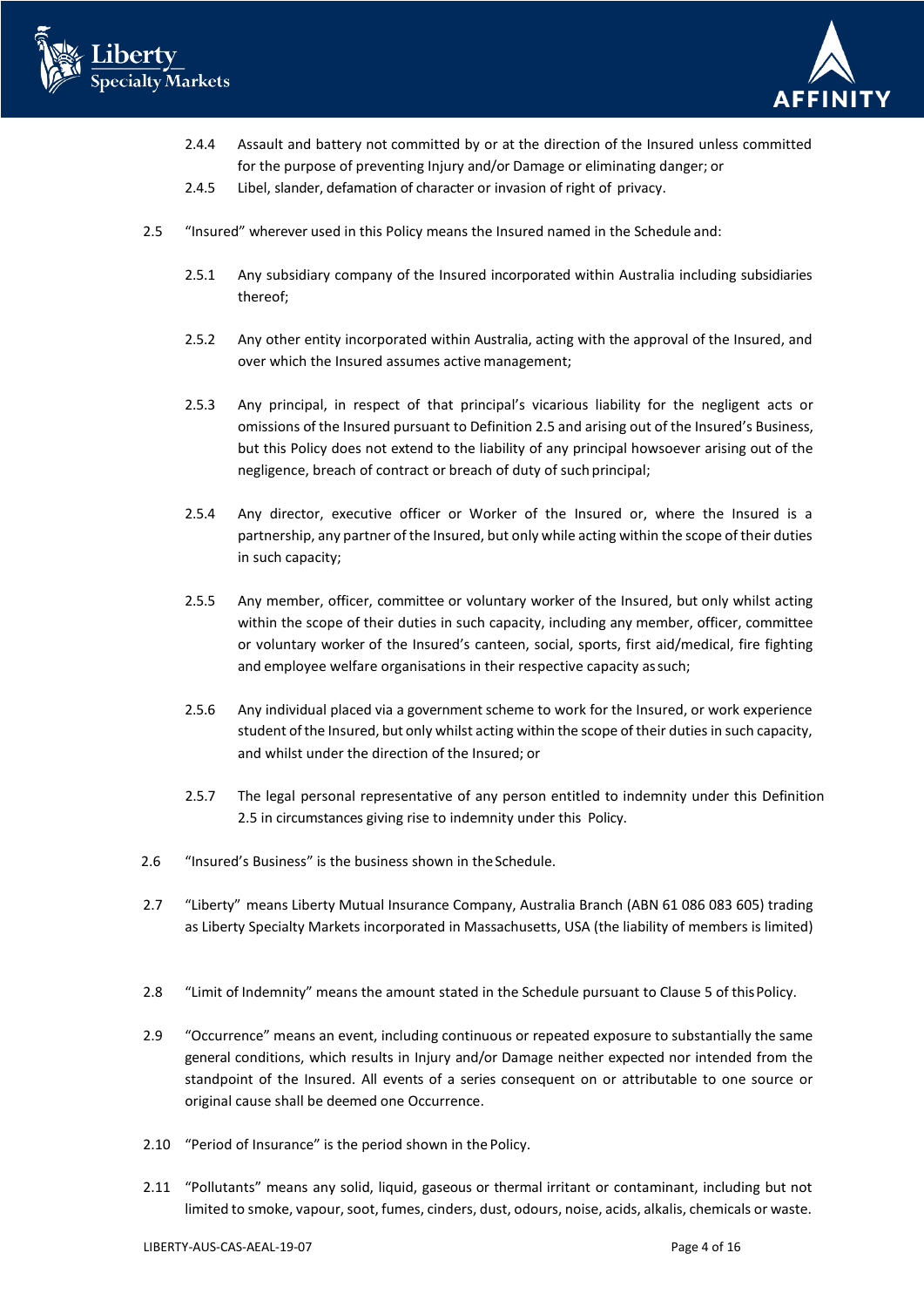



Waste includes materials to be recycled, reconditioned or reclaimed.

- 2.12 "Product" means any commodity, article or thing (after it has ceased to be in the possession or under the control of the Insured) which is or is deemed (whether by law or otherwise) to have been manufactured, constructed, grown, extracted, produced, processed, assembled, erected, installed, treated, altered, serviced, repaired, sold, handled, supplied or distributed by the Insured or by others trading under the name of the Insured (including any container thereof other than a motor vehicle).
- 2.13 "Terrorism" means an act or acts:
	- 2.13.1 That are violent in nature or are dangerous to human life:
		- 2.13.1.1 That are a violation of the criminal laws of the United States of America or Australia or of any State or Territory of the United States of America or Australia or that would be a criminal violation if committed within the jurisdiction of the United States of America or Australia or any State or Territory of the United States of America or Australia and that have the apparent intent of:
			- 2.13.1.1.1 Intimidating or coercing any civilian population;
			- 2.13.1.1.2 Influencing the policy of any government by intimidation or coercion; or
			- 2.13.1.1.3 Affecting the conduct of any government by mass destruction, assassination or kidnapping,

Or

- 2.13.2 That result in:
	- 2.13.2.1 The denial of access to or services from web sites, computer networks or telecommunication equipment; or
	- 2.13.2.2 The malfunction or degradation of web sites, computer networks, telecommunications equipment, mechanical equipment or the interruption to the functioning of web sites or such properties,

And that have the apparent intent of intimidating or coercing any civilian population or influencing the policy of any government by intimidation or coercion.

- 2.14 "Worker" means any person employed by the Insured or deemed to be employed by the Insured whether pursuant to any Workers' Compensation Law or otherwise.
- 2.15 "Workers' Compensation Law" means any law relating to compensation for Injury to Workers or employees.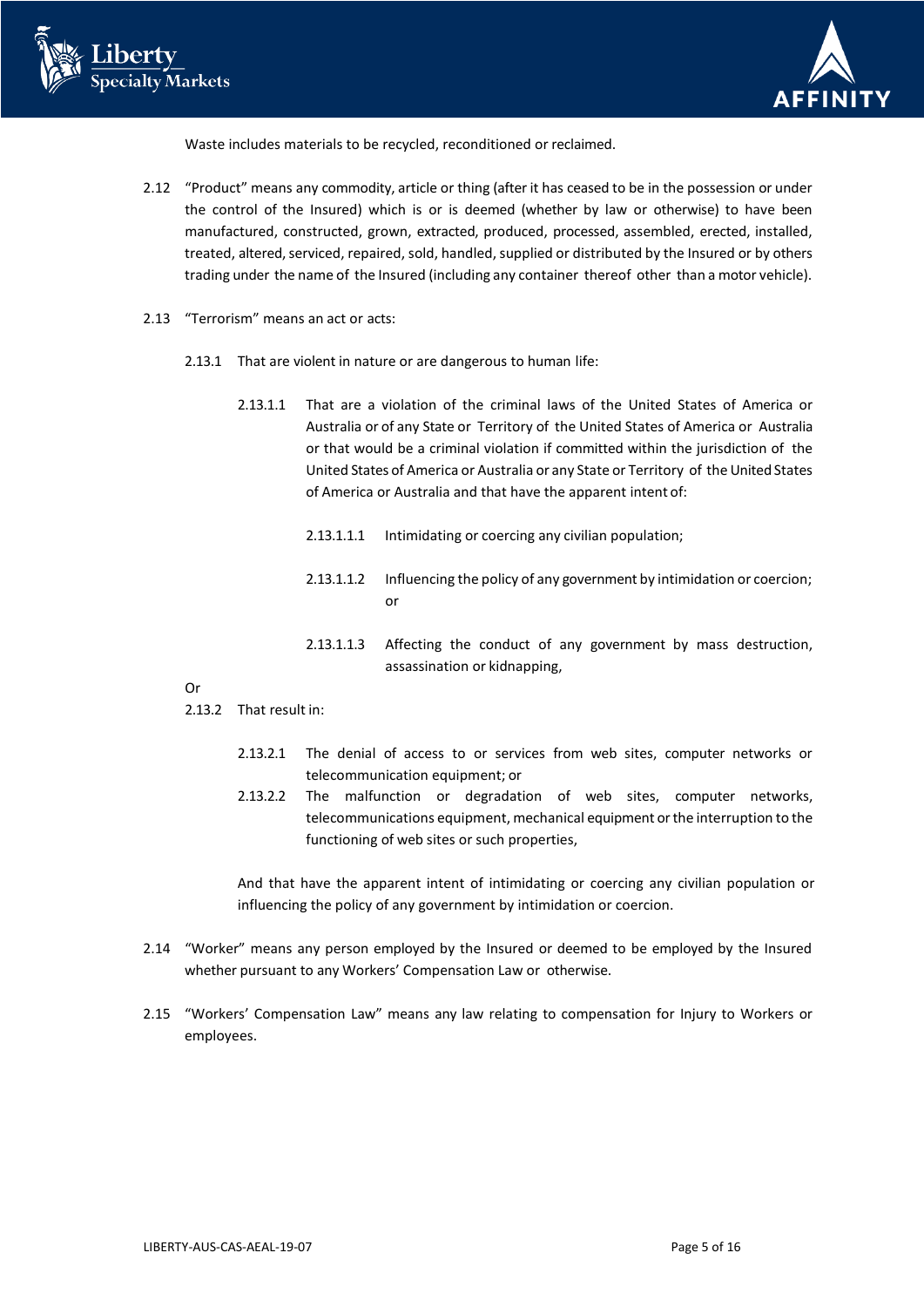



# **3. Cross Liabilities**

Subject at all times to the terms of this Policy, each person or party indemnified is separately indemnified in respect of claims made by any of them against any other of them provided that Liberty's total liability shall not exceed the Limit of Indemnity for all claims under this Policy.

# **4. Joint Insureds**

Where the Insured comprises more than one party:

- 4.1 The proposal form for this insurance, together with all attachments and other information and/or representations supplied or made in connection with it shall be construed, for the purposes of the Insured's compliance with the Duty of Disclosure and all Liberty's rights and remedies in connection with it, as though a separate and distinct proposal for insurance in such terms had been made by or on behalf of each person or organisation falling within the definition of Insured under thiscontract.
- 4.2 No intention, awareness, wilfulness, knowledge or other state of mind possessed by any Insured under this contract shall be attributed or imputed to any other Insured, for the purpose of determining:
	- 4.2.1 Whether there has been misrepresentation;
	- 4.2.2 Whether there has been non-compliance with the Duty of Disclosure or with any provision of this Policy; or
	- 4.2.3 The application of any exclusionary term.
- 4.3 In the event that Liberty is permitted, by reason of misrepresentation, non-compliance with the Duty of Disclosure or any other reason, to avoid or cancel this contract of insurance, Liberty will give effect to such avoidance or cancellation only as against the Insured whose knowledge, state of mind or conduct has given rise to Liberty's right to do so, and will maintain the Policy's insurance coverage in force, subject to the same terms, conditions and limits of indemnity, for the benefit of all remaining Insureds.

Furthermore, if the Policy cannot be severally avoided or cancelled, Liberty agrees that before exercising any right which it may have to cancel or avoid this contract of insurance, it will issue to all of the Insured or Insureds whose knowledge, state of mind or conduct is not such as to give rise to such right, a replacement Policy which is subject to the same terms, conditions and limitations and is effective from the same inception date as this Policy.

## **5. Limit of Indemnity**

Liberty's liability to pay compensation shall not exceed the sum stated in the Schedule in respect of any one claim or series of claims arising from one Occurrence.

The total aggregate liability of Liberty for any one Period of Insurance for all claims in respect of or in any way connected with the Insured's Products shall not exceed the Limit of Indemnity stated in the Schedule.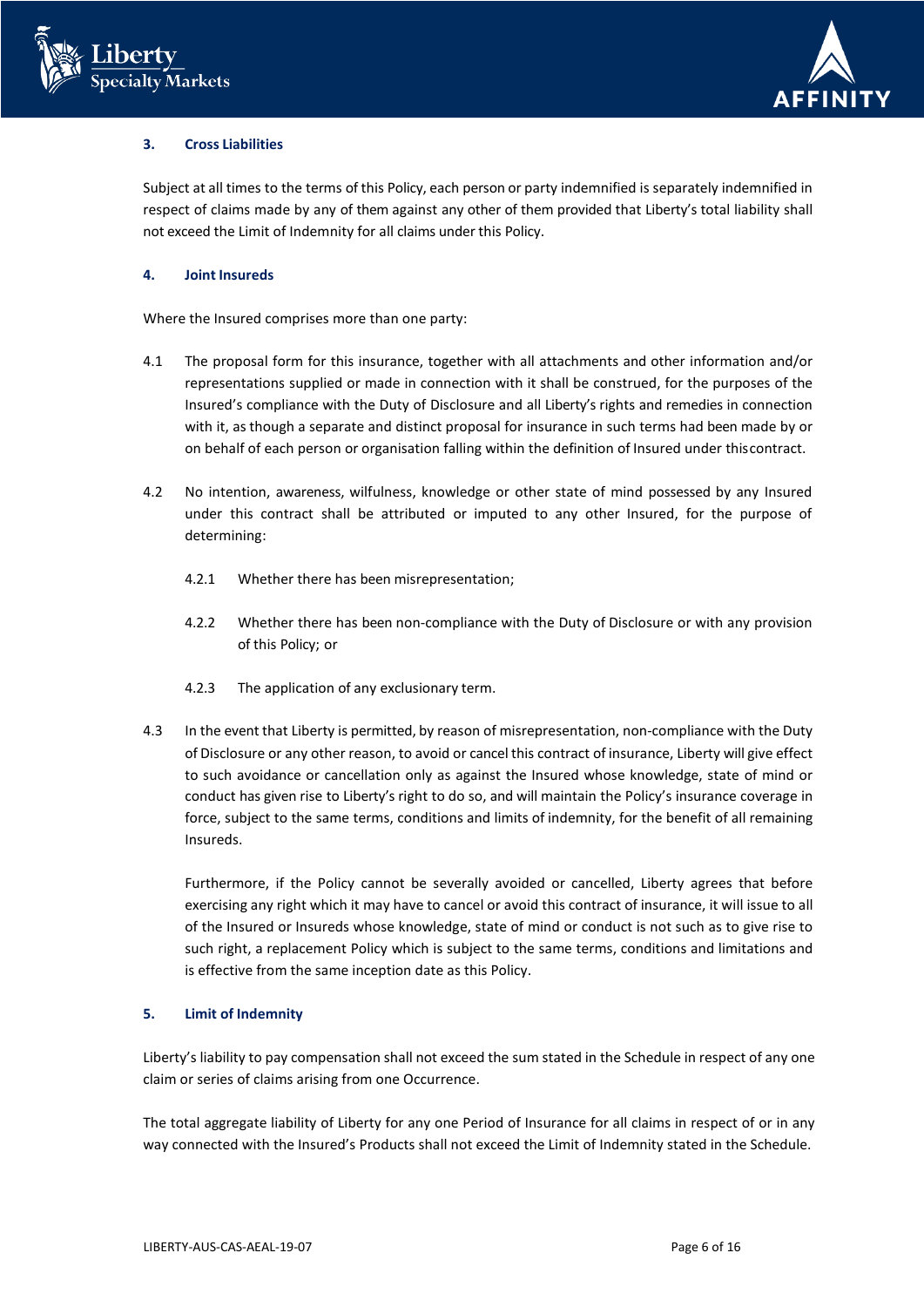



## **6 Defence Costs**

- 6.1 In addition to the Limit of Indemnity, Liberty will pay all reasonable legal costs and/or expenses incurred with Liberty's prior written consent in connection with any claim for which the Insured is indemnified by this Policy.
- 6.2 Provided that Liberty shall not be liable for legal costs and/or expenses where indemnity is not provided by this Policy.
- 6.3 In addition to the Limit of Indemnity, Liberty will pay all reasonable legal costs and/or expenses incurred with Liberty's prior written consent, for or in respect of representation at any formal legal inquiry involving an accident resulting in Injury or at any coroner's inquiry or defending any proceedings in a court of summary jurisdiction.
- 6.4 Provided further that the legal costs and/or expenses incurred in connection with claims made and/or actions instituted within the United States of America or Canada and their respective territories and protectorates or any other territory coming within the jurisdiction of the courts of these countries, shall form part of the Limit of Indemnity and will not be payable by Liberty in addition to the Limit of Indemnity.

## **7 Exclusions**

This Policy does not cover liability directly or indirectly caused by, arising out of or in any way connected with:

- 7.1 The ownership, maintenance, operation, possession, use, loading or unloading by or on behalf of the Insured of any motor vehicle or trailer which is required by law to be registered or in respect of which there is required by law to be in force a policy of compulsory liability insurance or in relation to which there existed a statutory scheme providing compensation for Injury, but this exclusion does not apply to:
	- 7.1.1 Injury for which no indemnity is or would be available to the Insured under the said policy of compulsory liability insurance had the Insured complied with its obligations pursuant to such law;
	- 7.1.2 Injury caused by the use of any tool or plant forming part of or attached to or used in connection with any motor vehicle or trailer for which no indemnity is or would be available to the Insured under the said policy of compulsory liability insurance had the Insured complied with its obligations pursuant to such law;
	- 7.1.3 Damage caused by the use of any tool or plant forming part of or attached to or used in connection with any motor vehicle or trailer;
	- 7.1.4 Damage to any bridge, weighbridge or road, or anything beneath such bridge, weighbridge or road caused by the weight of any motor vehicle or trailer or of the load carried thereon; or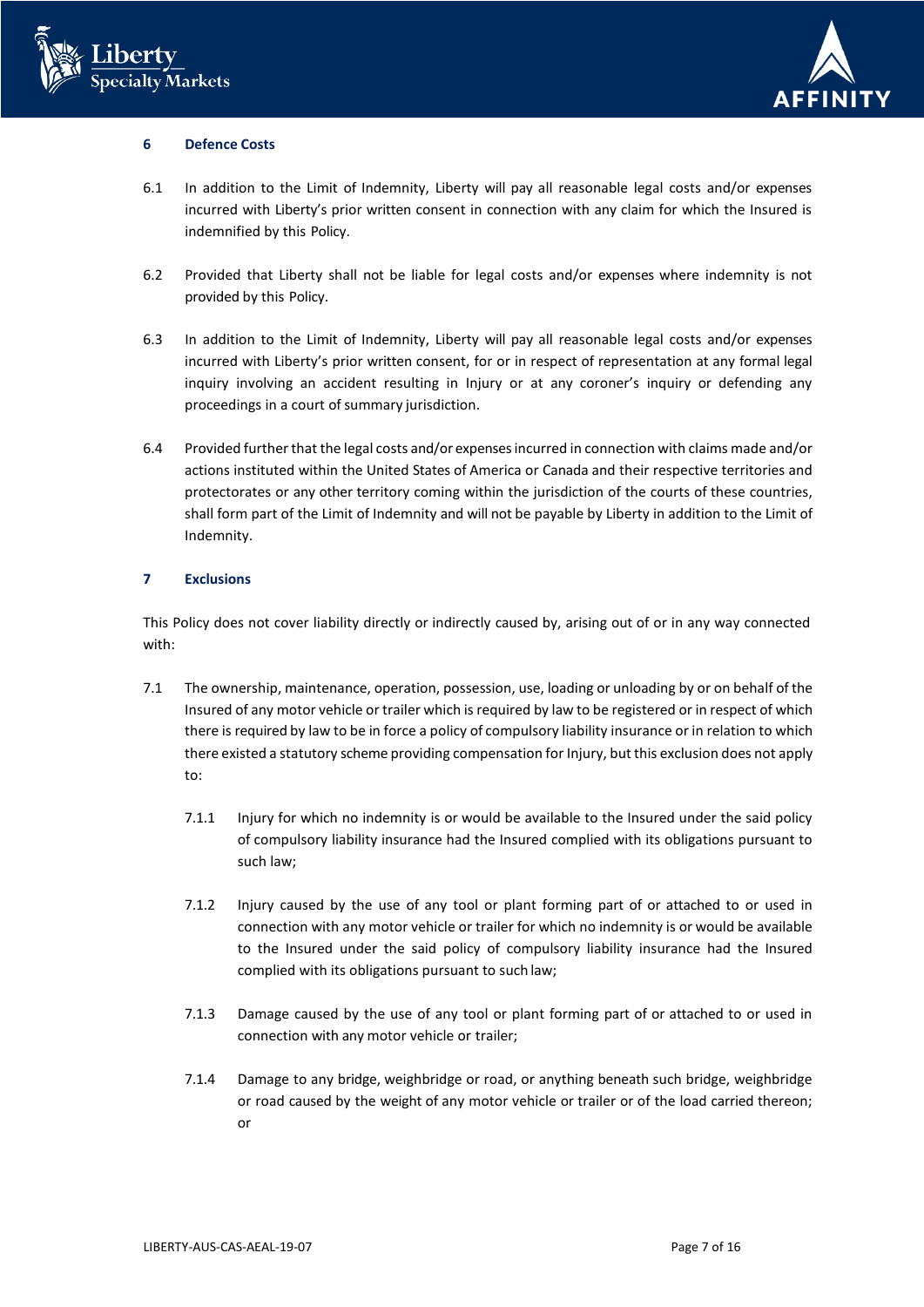



- 7.1.5 Damage to any motor vehicle or trailer (not owned, leased or hired by, under hire purchase, on loan or rented to the Insured) temporarily in the Insured's custody or control for the purpose of parking and directly arising out of such parking.
- 7.2 Damage to property owned, leased, hired by, under hire purchase, on loan or rented to the Insured or otherwise in the Insured's care, custody or control other than:
	- 7.2.1 Premises (or to contents thereof) temporarily occupied by the Insured for the purpose of carrying out works thereto or thereon, but no indemnity is granted for liability in respect of physical damage to or destruction of that part of any premises or contents on which the Insured is or has been working on if the physical damage or destruction arises from such work;
	- 7.2.2 Premises tenanted by the Insured;
	- 7.2.3 Directors', employees' and visitors' clothing and personal effects; or
	- 7.2.4 Other property not owned by the Insured but temporarily in the Insured's possession provided:
		- 7.2.4.1 No indemnity is granted for liability in respect of physical damage to or destruction of that part of any property upon which the Insured is or has been working if the physical damage or destruction arises from such work;
		- 7.2.4.2 Liberty's limit of liability under this clause 7.2.4 does not exceed AUD250,000 each and every Occurrence and in the aggregate for any one Period of Insurance.

Provided further that no indemnity is granted under this Policy in respect of liability assumed by the Insured under any contract or agreement which requires the Insured to effect material damage insurance on premises, property or goods not owned by the Insured.

- 7.3 Damages claimed for, and/or the costs of withdrawal, recall, inspection, repair, replacement, disposal or loss of use of the Insured's Products or of any property of which such Products form a part, if such Products or property are withdrawn from the market or from use because of any known or suspected defect or deficiency therein.
- 7.4 Damage to the Insured's Products if such Damage is attributable to any defect therein or harmful nature or unsuitability thereof.
- 7.5 The cost of performing, completing, correcting or improving any work undertaken by the Insured.
- 7.6 Any Product guarantee or warranty given by or on behalf of the Insured but this exclusion shall not apply to the requirements of any Federal or State legislation with respect to Product safety and information.
- 7.7 Liability assumed under the terms of a contract, agreement or warranty unless and only to the extent that the Insured would have been liable in the absence of such contract, agreement or warranty.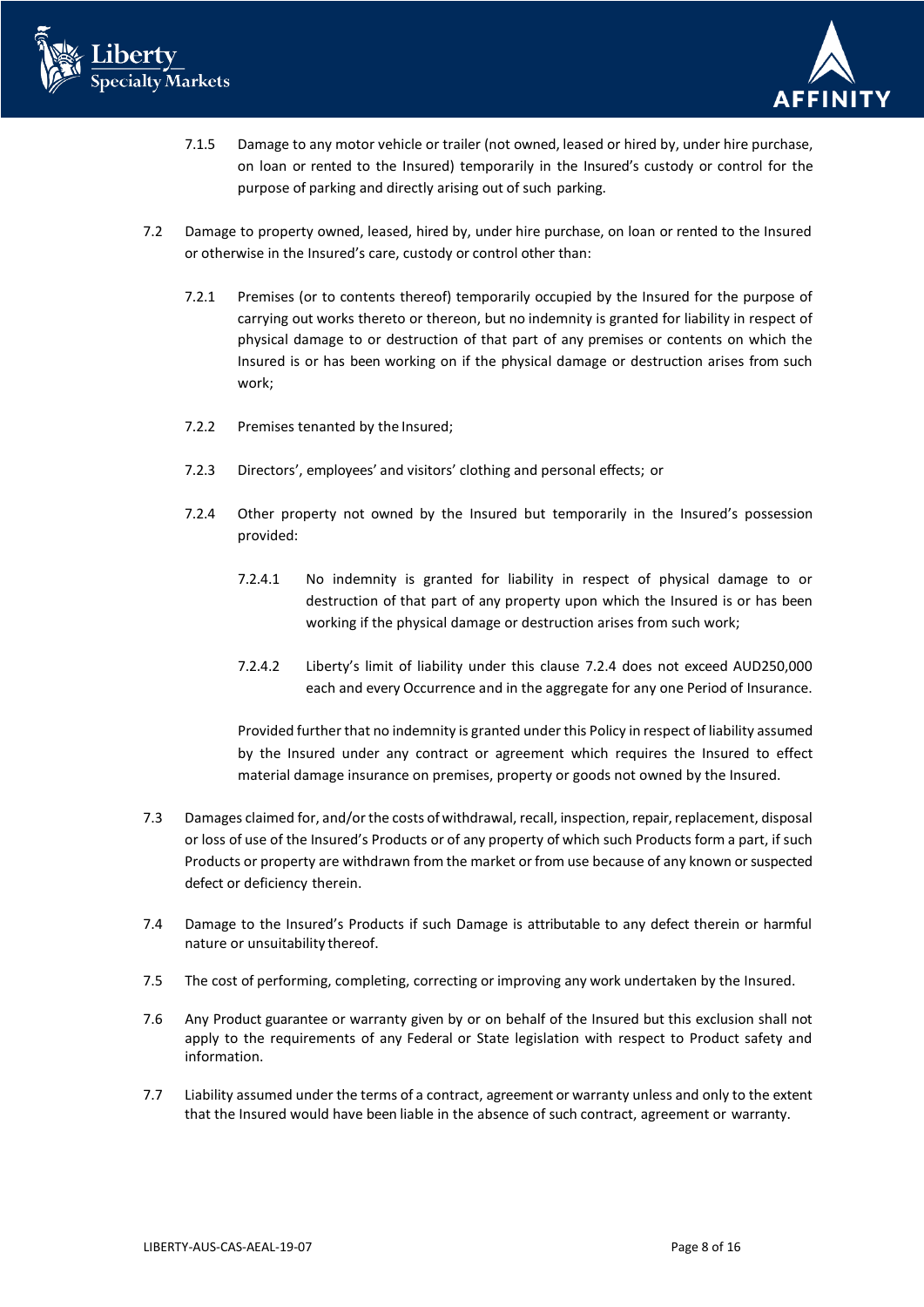



- 7.8 Liability assumed where the Insured may have been able to recover from another party but for an agreement between the Insured and such party where the Insured has waived, released or abandoned any right of recourse or recovery against anyparty.
- 7.9 Any Product which is incorporated into the structure, machinery or controls of any aircraft, aerial device, watercraft or hovercraft.
- 7.10 Injury to any Worker.

Provided that if the Insured:

- 7.10.1 Is required by law to insure or otherwise fund, whether through self insurance, statutory fund or other statutory scheme, all or part of any common law liability (whether limited in amount or not) for such Injury; or
- 7.10.2 Is not required to so insure or otherwise fund such liability by reason only that the Injury is to a person who is not a Worker or "employee" within the meaning of the relevant Workers' Compensation Law or the Injury is not an Injury which is subject to such Law,

Then this Policy will respond to the extent that the Insured's liability would not be covered under any such fund, scheme, policy of insurance or self insurance arrangement had the Insured complied with its obligations pursuant to such Law.

- 7.11 7.11.1 Any Workers' CompensationLaw;
	- 7.11.2 The provisions of any industrial award or agreement or determination or any contract of employment or workplace agreement where such liability would not have been imposed in the absence of such industrial award or agreement or determination; or
	- 7.11.3 Employment Practices.
- 7.12 Libel, slander and/or other defamation:
	- 7.12.1 Made prior to the commencement of the Period of Insurance;
	- 7.12.2 Made at the Insured's direction or with the Insured's authority or with knowledge of its falsity; or
	- 7.12.3 Related to advertising, broadcasting, telecasting or publishing activities conducted by or on behalf of the Insured.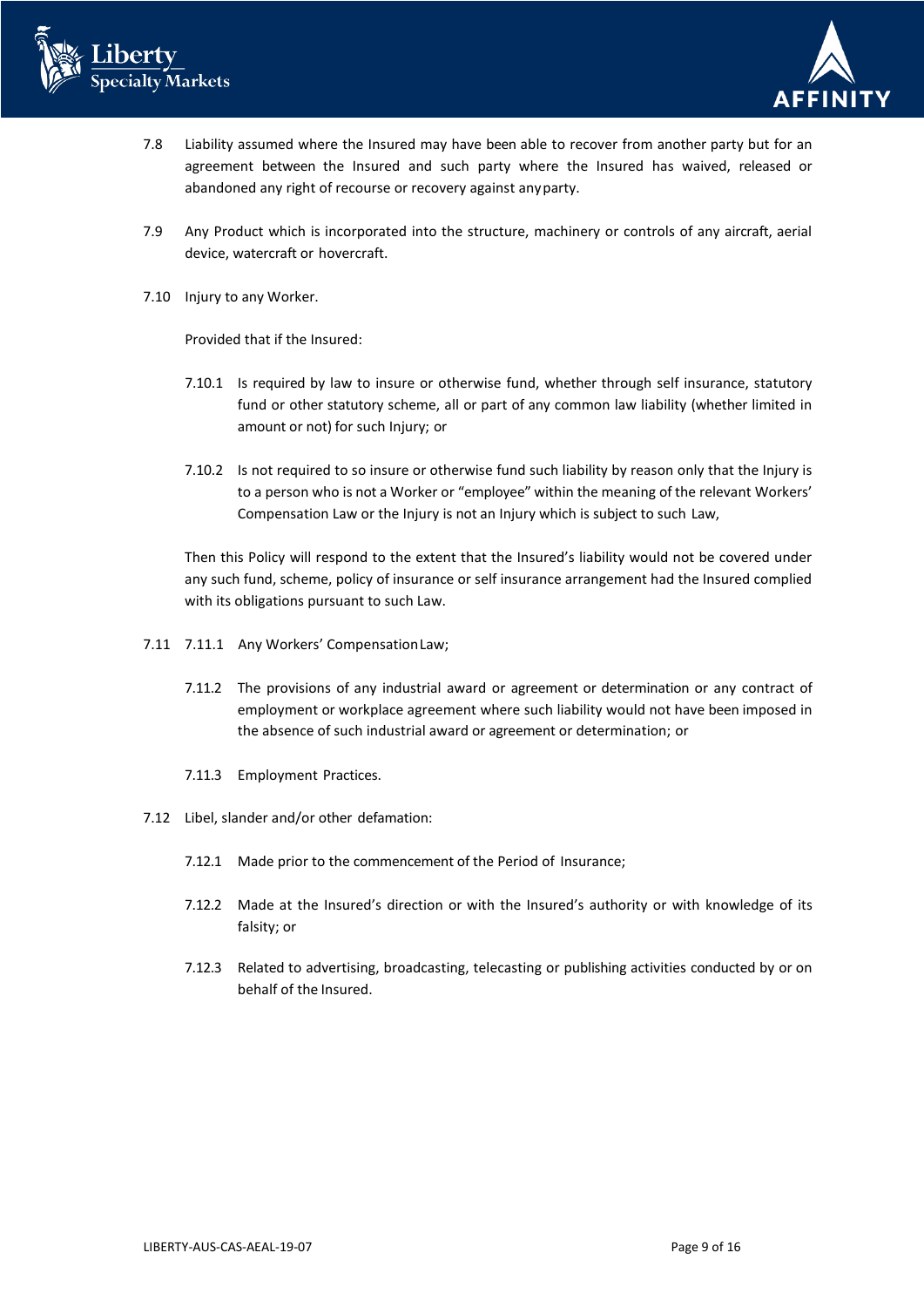



- 7.13 The loss of use of tangible property which has not been physically lost, damaged or destroyed resulting from:
	- 7.13.1 A delay in or lack of performance by or on behalf of the Insured of any contract or agreement; or
	- 7.13.2 The failure of any Product to meet the level of performance, quality, fitness or durability expressly or impliedly warranted or represented by the Insured but this exclusion does not apply to loss of use of other tangible property directly or indirectly caused by, arising out of or in any way connected with or resulting from the sudden and accidental physical damage to or destruction of the Product after such Product has been put to use by any person or organisation other than the Insured.
- 7.14 Any change in the nature of the Insured's Business which occurred during the currency of this Policy and was known by the Insured, or would have been known by a reasonable person in the circumstances, to be likely to increase the risk of Injury or Damage for which indemnity is provided by this Policy.

For the purpose of this exclusion, where the Insured is a corporate body, the knowledge of any director or officer of the Insured shall be deemed to be the knowledge of the Insured.

- 7.15 7.15.1 The actual, alleged or threatened discharge, dispersal, release, seepage, migration or escape of Pollutants;
	- 7.15.2 Testing, monitoring, clean up, removal, containment, treatment, detoxifying or neutralising of Pollutants or their effect; or
	- 7.15.3 The actual, alleged or threatened discharge, dispersal, release, seepage, migration or escape of Pollutants caused by any Product that has been discarded, dumped, abandoned or thrown away by others; or
	- 7.15.4 Any expenses for the prevention of the actual, alleged or threatened discharge, dispersal, release, seepage, migration or escape of Pollutants.

Provided always that exclusions 7.15.1, 7.15.2 and 7.15.3 shall not apply to liability which is directly caused by a sudden, accidental, instantaneous, unintended, identifiable and unexpected happening which takes place in its entirety at a specific time and place.

The total aggregate liability of Liberty for all claims covered in any one Period of Insurance in respect of the proviso above shall not exceed the Limit of Indemnity shown in the Schedule.

- 7.16 Injury sustained due to the inhalation or ingestion of, or exposureto:
	- 7.16.1 Tobacco or tobacco smoke; or
	- 7.16.2 Any ingredient or additive present in any articles, items or goods which contain or include tobacco.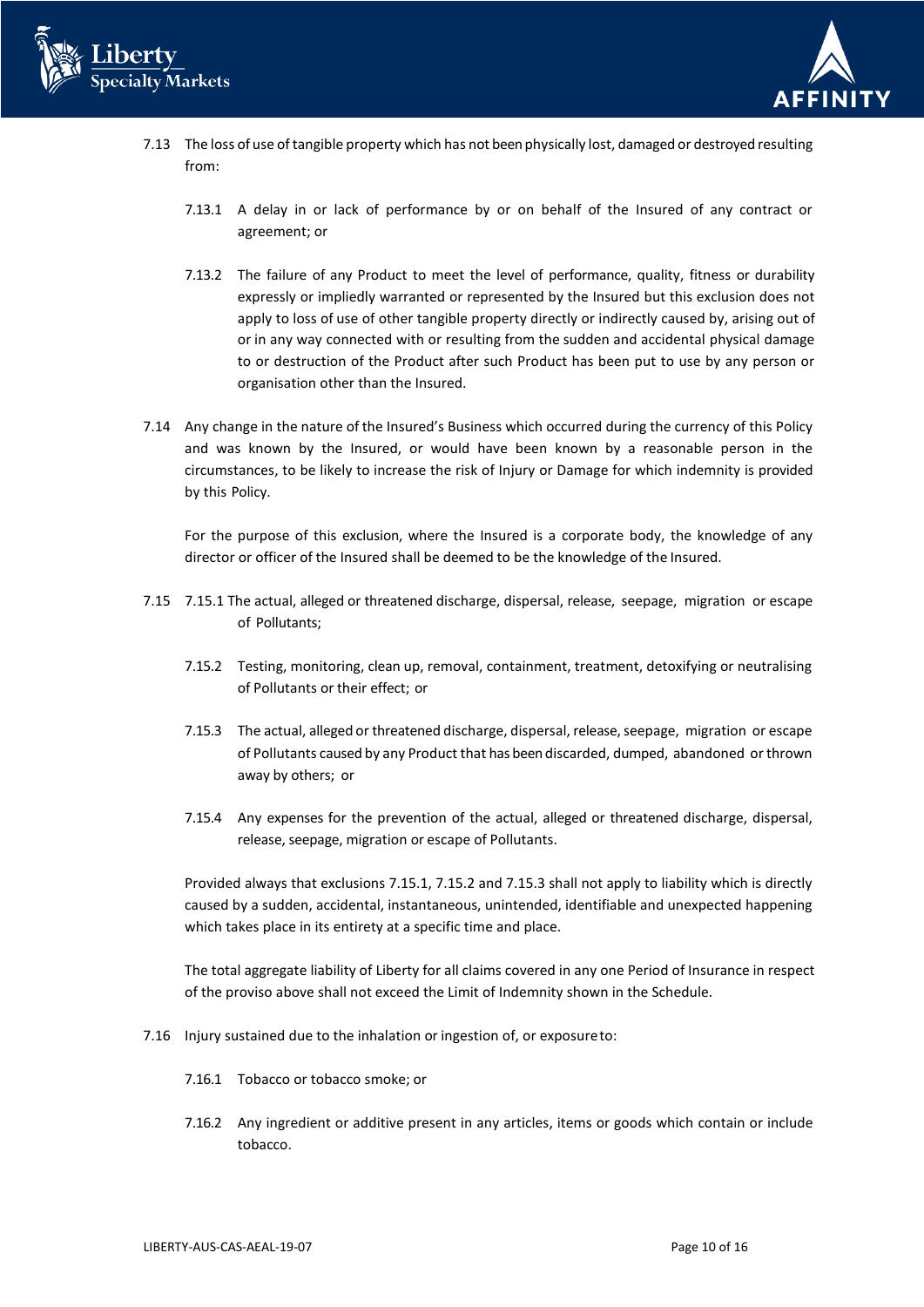



- 7.17 7.17.1 Ionising radiations or contamination from any nuclear fuel or from any nuclear waste from the combustion of nuclear fuel. Combustion shall include any self sustaining process of nuclear fission or fusion; or
	- 7.17.2 Nuclear weapons material.
- 7.18 And regardless of any other cause or event contributing concurrently or in any other sequence to the loss:
	- 7.18.1 War and military action which includes without limitation the following:
		- 7.18.1.1 War, including undeclared or civil war, invasion, acts of foreign enemies, hostilities (whether war be declared or not), military or usurped power or confiscation, nationalisation, requisition, destruction of or damage to property by or under the order of any government or public or local authority;
		- 7.18.1.2 Warlike action by military force, including action in hindering or defending against an actual or expected attack, by any government, sovereign or other authority using military personnel or other agents; or
		- 7.18.1.3 Insurrection, rebellion, revolution, usurped power, or action taken by governmental authority in hindering or defending against any of these.
	- 7.18.2 Any actual or threatened act of domestic or international Terrorism committed by a person or persons acting:
		- 7.18.2.1 Alone or on behalf of or in connection with any organisation; or
		- 7.18.2.2 With the goal of furthering any political, social, religious, ideological or similar objective.
	- 7.18.3 Action taken to prevent or defend against an act of Terrorism.

If an act of Terrorism involves chemical or biological weapons, this Terrorism exclusion will still apply.

If an act of Terrorism involves nuclear reaction, nuclear radiation or radioactive contamination, this Terrorism exclusion will apply to liabilities that result from such nuclear reaction or nuclear radiation or radioactive contamination in place of Exclusion 7.18.

- 7.19 The ownership, maintenance, operation, possession or use by or on behalf of the Insured of:
	- 7.19.1 Any aircraft or aerial device;
	- 7.19.2 Any watercraft exceeding 10 metres in length; or
	- 7.19.3 Any hovercraft.
- 7.20 The Deductible and/or self insured retention shown in the Schedule.
- 7.21 The erection, demolition, alteration of and/or addition to buildings by or on behalf of the Insured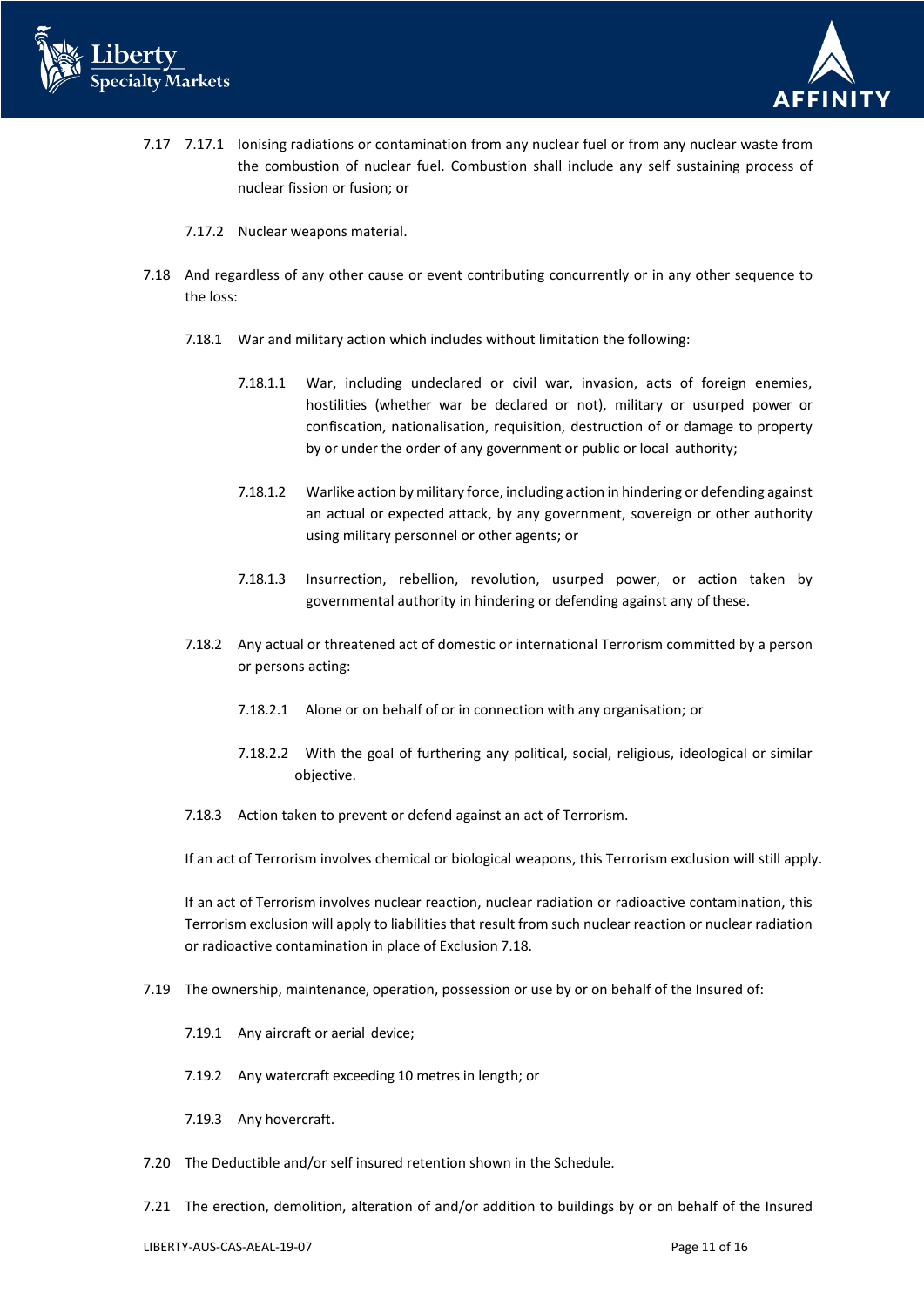



except for contracts not exceeding in cost the sum of AUD500,000 or 10% of the Limit of Indemnity whichever is the lesser.

- 7.22 Asbestos.
- 7.23 7.23.1 Claims made and actions instituted within the United States of America or Canada and their respective territories and protectorates, and any other territory coming within the jurisdiction of the courts of the United States of America or Canada; or
	- 7.23.2 Claims and actions to which the laws of the United States of America or Canada and their respective territories and protectorates apply.

Provided that this exclusion does not apply to claims and actions caused by an employee of the Insured who normally resides in Australia while such employee is temporarily travelling on behalf of the Insured outside Australia.

- 7.24 Fines, penalties, punitive damages, exemplary damages, multiplication of compensatory damages, liquidated damages and/or aggravated damages.
- 7.25 Any alleged or actual fraudulent, dishonest, malicious, wilful or criminal act or omission of the Insured or any person covered by Definition 2.5 of this Policy.
- 7.26 Any mechanical bull, mechanical horse or similar machinery in connection with the Insured's Business.

## **8. General Conditions**

- 8.1 The Insured shall give written notice to Liberty as soon as possible of any claim under this Policy and shall give all such additional information as Liberty may require.
- 8.2 No admission, offer, promise, or payment shall be made or given by or on behalf of the Insured without the prior written consent of Liberty who shall be entitled but not obligated to take over the conduct in the name of the Insured of the defence or settlement of any claim or to prosecute in the name of the Insured for their own benefit any claim for indemnity or damages or otherwise and shall have full discretion in the conduct of any proceedings and in the settlement of any claim and the Insured shall give all such information and assistance as Liberty shall require.
- 8.3 This Policy and any endorsements attached to this Policy shall be read together as one contract and any word or expression to which a specific meaning has been attached in any part of this Policy or the Schedule shall bear such specific meaning wherever it may appear.
- 8.4 The amount shown within the Schedule as a Deductible and/or self insured retention is the first amount for all claims arising out of any one Occurrence which is to be borne by the Insured or any person covered by Definition 2.5 of this Policy.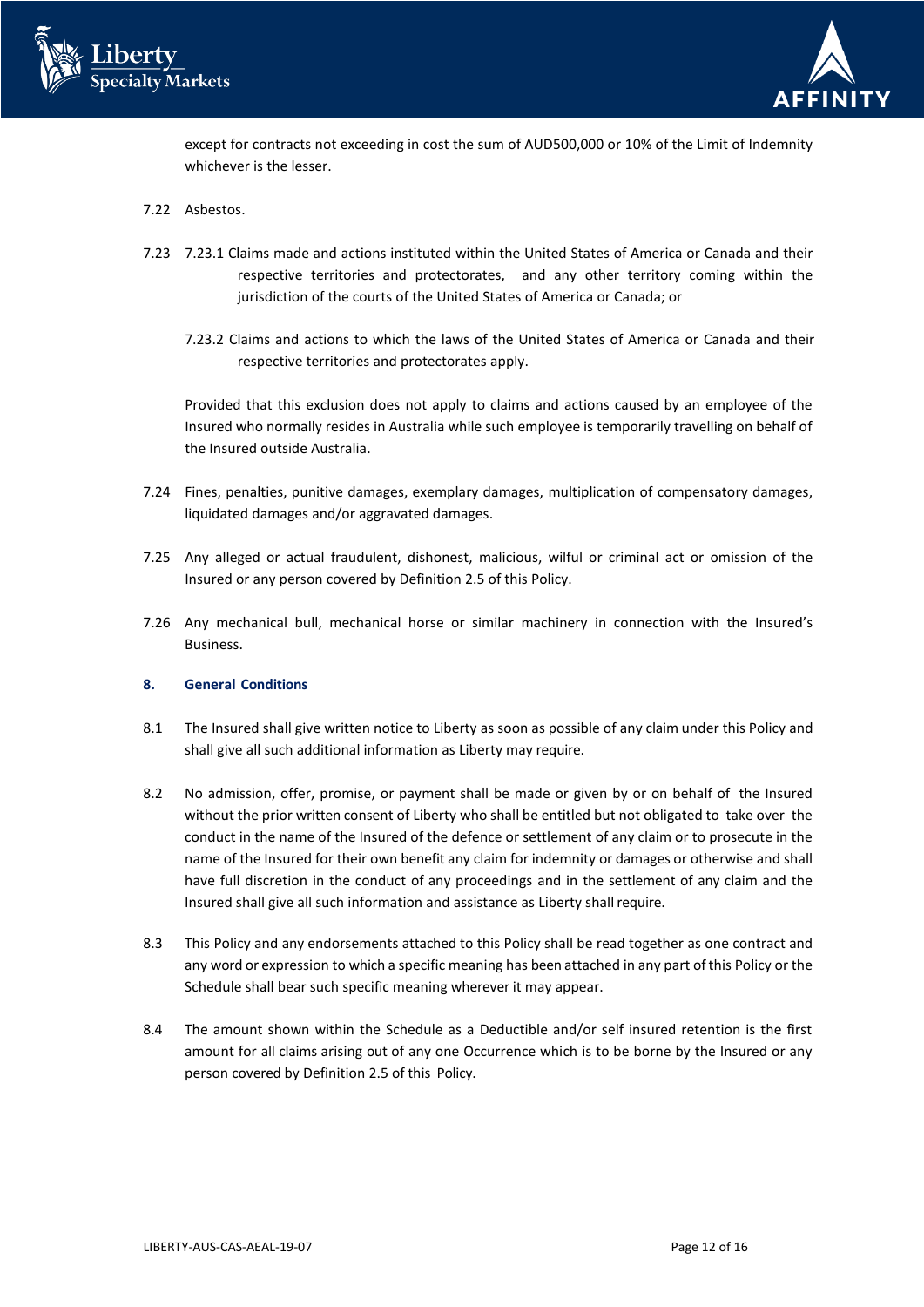



- 8.5 Liberty may at any time discharge its total liability to the Insured in respect of any one claim or series of claims arising from one Occurrence by paying to or on behalf of the Insured:
	- 8.5.1 The total amount in respect of such claim to which the Insured is entitled to indemnity under this Policy;
	- 8.5.2 The total amount sought by the claimant for such claim; or
	- 8.5.3 The total amount for which such claim can be settled,

And in addition to such payment Liberty will pay Defence Costs incurred up to the date of payment as provided for by Clause 6 of this Policy.

Upon such payment, Liberty shall relinquish conduct or control of such claim and be under no further liability under this Policy in connection with such claim including but not limited to Defence Costs.

- 8.6 This Policy shall be interpreted in accordance with the laws of Australia and all claims for indemnity under this Policy shall be decided in accordance with those laws. All matters arising from or relating to the construction, operation or interpretation of the Policy shall be submitted to the exclusive jurisdiction of the Australian Courts.
- 8.7 The Insured must:
	- 8.7.1 Exercise reasonable care that only competent Workers and/or employees are employed and take reasonable measures to maintain all premises, fittings and plant in sound condition;
	- 8.7.2 Take all reasonable precautionsto:
		- 8.7.2.1 Prevent Injury and Damage;
		- 8.7.2.2 Prevent the manufacture, sale or supply of defective Products; and
		- 8.7.2.3 Comply and ensure that its Workers, servants and agents comply with all statutory obligations, by-laws or regulations imposed by any public authority for the safety of persons or property;
	- 8.7.3 At its own expense take reasonable action to trace, recall or modify any Products containing any defect or deficiency which defect or deficiency the Insured has knowledge of or has reason to suspect; and
	- 8.7.4 Assist and co-operate fully and promptly with Liberty in the investigation, settlement or defence of any claim or matters relating or in connection thereto.

The amount of any benefit under this Policy for any liability caused or contributed to by the lack of such precautions, measures and compliances shall be reduced by the amount that fairly represents the extent to which Liberty's interests have been prejudiced thereby.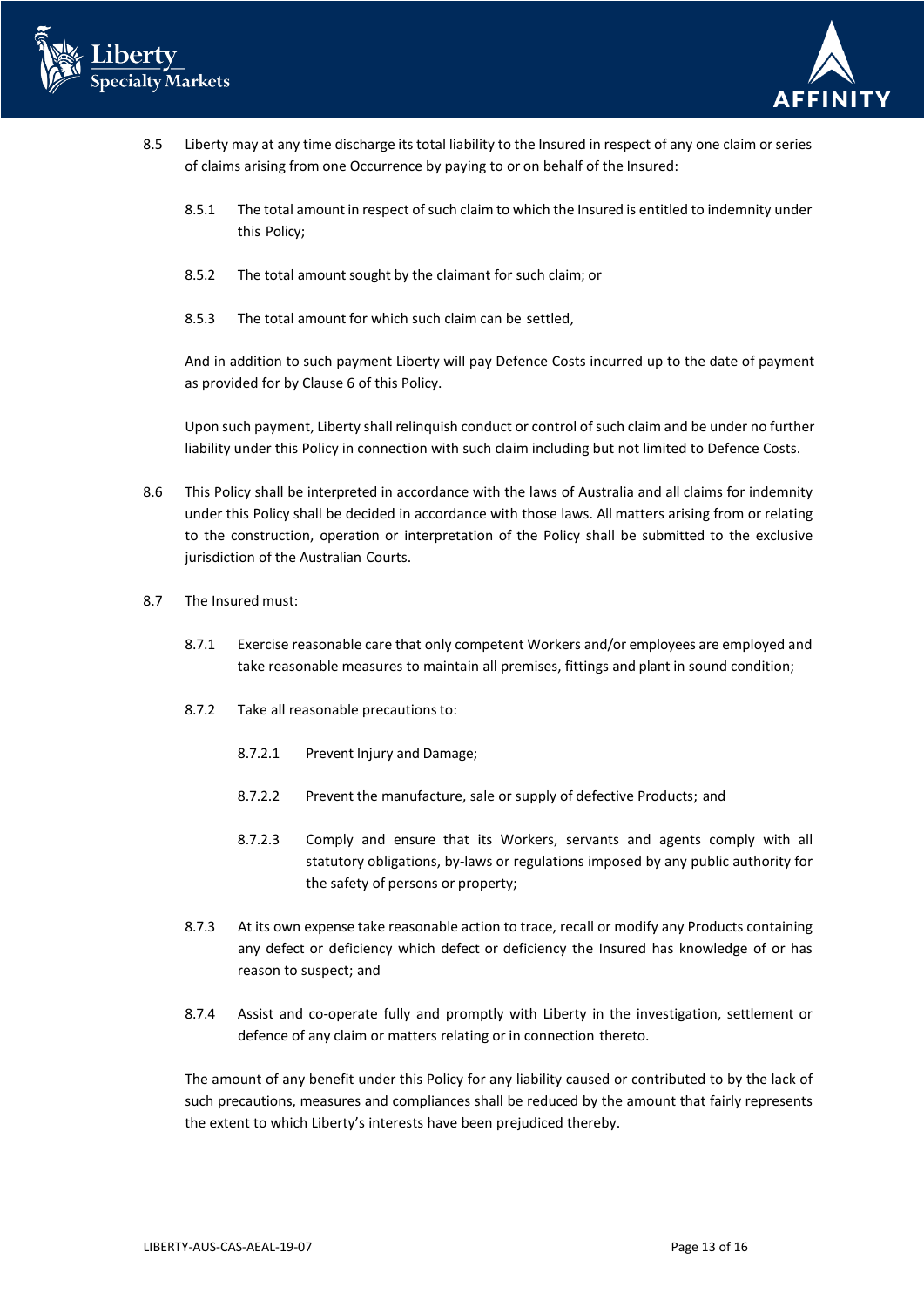



- 8.8 Where the premium is provisionally based on the Insured's estimates, the Insured shall keep accurate records and after expiry of the Period of Insurance declare as soon as possible such details as Liberty requires and the premium shall be adjusted and any difference paid by or allowed to the Insured as the case may be subject to any minimum premium that may apply.
- 8.9 The Insured may cancel this Policy at any time by giving notice in writing to Liberty. Liberty may cancel this Policy at any time where:
	- 8.9.1 It is entitled to do so pursuant to the *Insurance Contracts Act 1984* or any amendments thereto;
	- 8.9.2 The Insured has failed to notify Liberty of any specific act or omission where such notification is required under the terms or conditions of this Policy; or
	- 8.9.3 The Insured has acted in contravention of or omitted to act in compliance with any term of this Policy which empowers Liberty to refuse to pay a claim in the event of such contravention or omission.

Any notice of cancellation given by Liberty shall take effect either at the time when another contract of insurance between the Insured and Liberty or some other insurer (being a contract that is intended by the Insured to replace this Policy) is entered into or at 4pm on the third business day after the date on which notice was given to the Insured by Liberty, whichever is the earlier.

- 8.10 Where the Insured has a broker, nothing shall restrict Liberty's right to notify the broker as agent of the Insured.
- 8.11 Notwithstanding anything else to the contrary in the Policy, whenever coverage provided by this policy would be in violation of any applicable economic, trade or other sanction or law, such coverage shall be null and void and Liberty has no obligation to pay a claim if to do so would breach that sanction or law.
- 8.12 8.12.1 Words importing persons shall include corporations and other legal entities;
	- 8.12.2 References in the singular shall be deemed to include the plural and vice versa;
	- 8.12.3 Words depicting any gender include reference to all other genders;
	- 8.12.4 References to any legislation or subordinate instruments shall refer to such legislation or subordinate instruments as amended from time to time and in force; and
	- 8.12.5 Headings have been included for ease of reference and it is understood and agreed that this Policy is not to be construed or interpreted by reference to such headings.
- 8.13 A term or condition of this Policy that is illegal or unenforceable may be severed from this Policy and the remaining terms and conditions of this Policy, or parts thereof, continue in force.
- 8.14 Each Insured agrees that Liberty may issue by electronic mail or post any notices required to be given under the Insurance Contracts Act or otherwise.
- 8.15 All notices required or permitted to be given hereunder shall be sufficiently given if delivered personally, sent by prepaid registered post, transmitted by facsimile telecommunication or sent by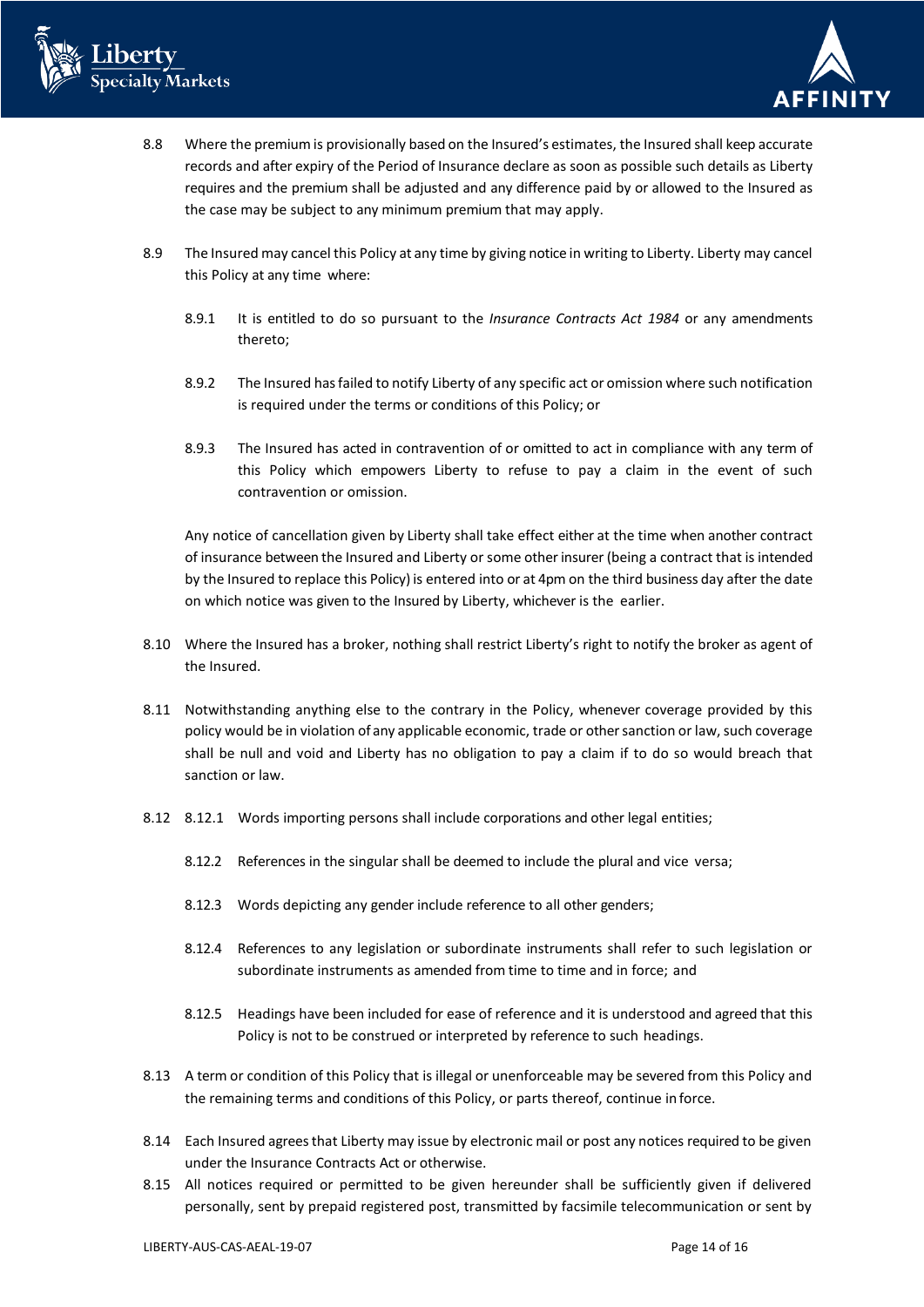



electronic mail.

Any notice to or by a party to this Policy that is:

- 8.15.1 Delivered personally to the party to whom it is addressed shall be deemed to have been given and received on the day and at the time it is so delivered;
- 8.15.2 Transmitted by facsimile telecommunication shall be deemed given and received on the day of its completed transmission as verified by the sending facsimile telecommunication machine;
- 8.15.3 Posted shall be deemed to have been given and received on the second day following the date of its posting, but if made or given to or from an address outside Australia, on the tenth day, whether delivered or not;
- 8.15.4 Sent by electronic mail shall be deemed to have been received at the time it leaves the sender's information system subject to any autoresponder email message notifying the sender that the electronic mail is undelivered or the addressee does not have electronic mail access,

But if the delivery or receipt is on a day which is not a business day or is after 4.00pm (addressee's time) it is deemed to have been received at 9.00am on the next business day.

A party may by written notice to the other party change its postal address, electronic mail address or its facsimile telecommunication number.

8.16 Liberty Specialty Markets is a trading name of Liberty Mutual Insurance Company ("LMIC"), a stock insurance company incorporated in Massachusetts USA. LMIC is an indirect subsidiary of Liberty Mutual Holding Company Inc. ("LMHC"), a Massachusetts USA mutual holding company. NOTICE IS HEREBY GIVEN that the annual meeting of LMHC is held on the second Wednesday in April of each year at ten o'clock in the morning, local time, at LMHC's office at 175 Berkeley Street, Boston, Massachusetts USA. This notice is for members of LMHC only. One becomes a member of LMHC by virtue of being a policyholder of LMIC. Membership rights terminate when one ceases to be a policyholder of LMIC. Members of LMHC may request a copy of LMHC's annual financial statements, which are posted on Liberty Mutual's website at [www.libertymutual.com,](http://www.libertymutual.com/) by writing to Liberty Mutual Holding Company Inc., 175 Berkeley Street, Boston, Massachusetts 02116.